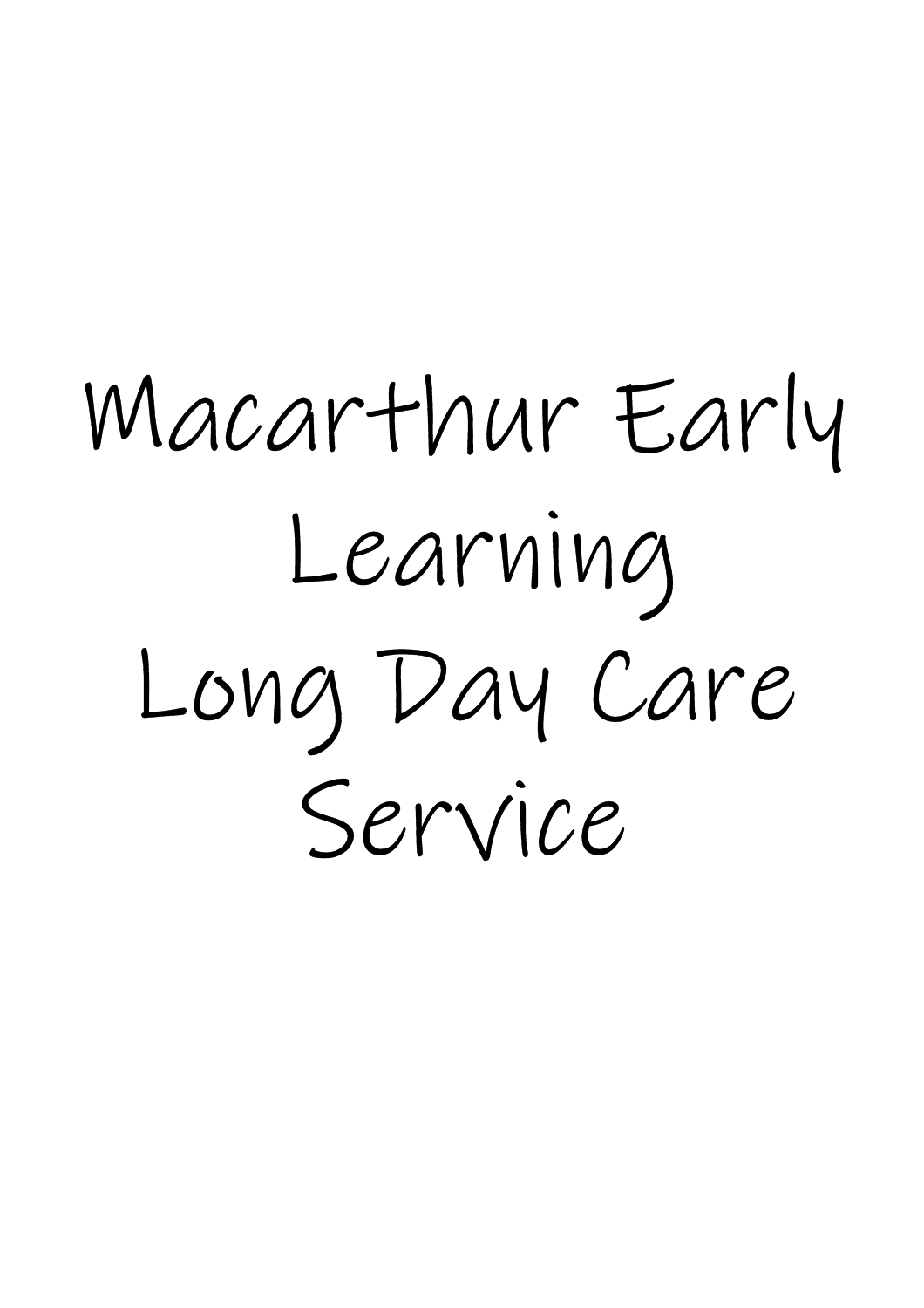

# Centre Information

Center Director – Laura Packer

66 Macarthur Road Elderslie, NSW, 2570

Contact Number - (02) 4658 2244 Fax - (02) 4658 2255

Website: www.macarthurearlylearning.com.au Email: office@macarthurearlylearning.com.au

#### Opening times 7:00am to 6:00pm

Operating 50 weeks of the year (Closed for 2 weeks over Christmas and New Year)

This booklet outlines issues you will need to be aware of while you are a part of our Centre family. It is important that you read over this booklet and ask questions about matters you do not understand. You will find a form at the back of this booklet which you must sign and return to the Centre to indicate that you have read the information in this booklet and your enrolment pack.

**Our Centre has an open door policy. You and your family are welcome to visit the Centre at any time.**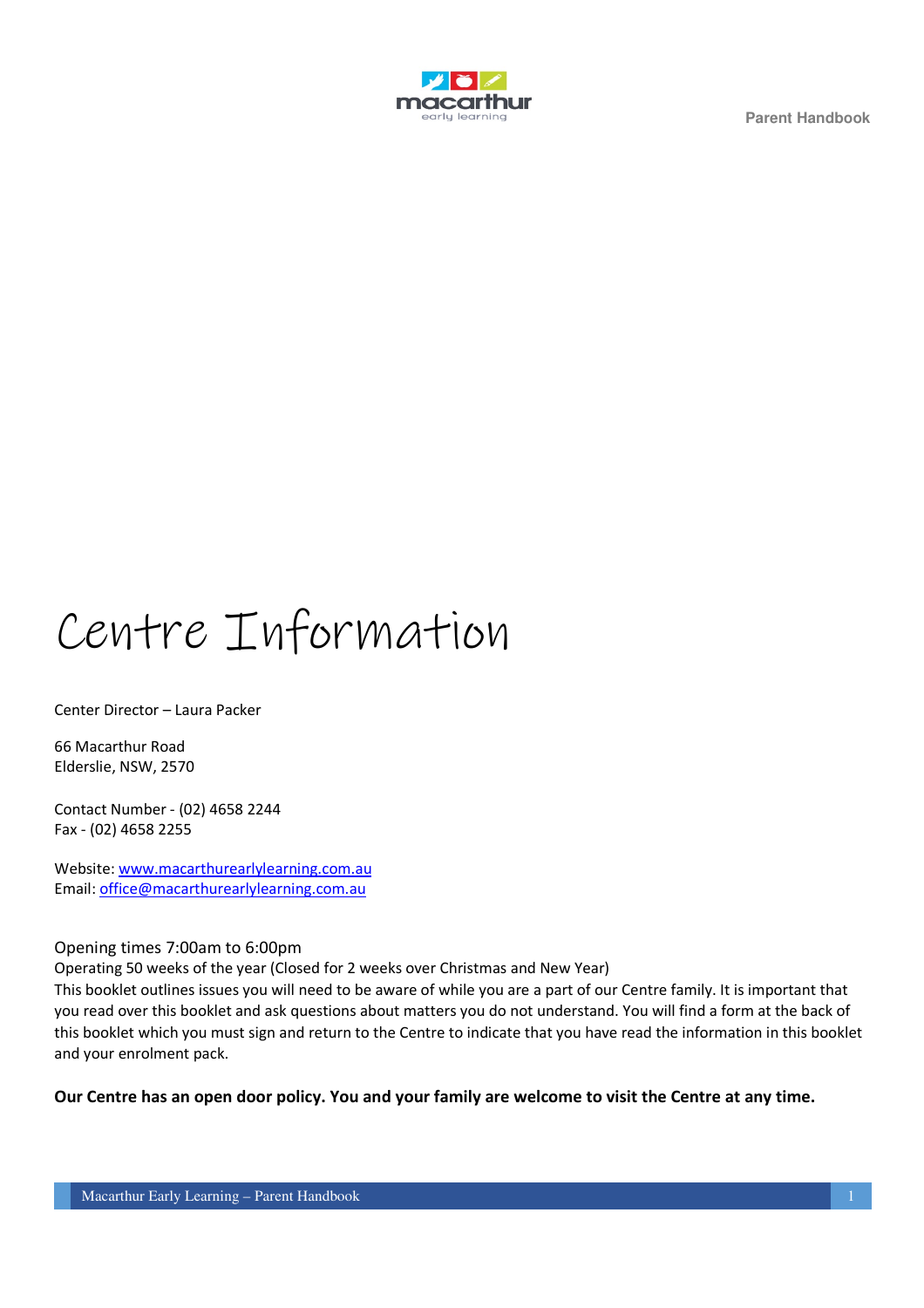

# Index of Contents

#### Introduction

- Our Centre Philosophy
- Child Care Subsidy

#### Overiew of the service

- The daily routine
- What to bring before commencement of enrolment
- Services offered
- What Macarthur Early Learning provides daily
- Age groups

#### Children

- What to Bring
- **Birthdays**
- Clothing
- **Belongings**
- Behaviour Guidance
- Rest & Sleep
- The Early Years Learning Framework (EYLF)
- National Quality Standards (NQS)

#### Parents

- **Communication**
- Hours of Operation
- Notice Boards
- Enrolments
- Court Orders
- Arrival & Departure
- Parent Involvement
- Commencement Fees
- Centre Fees
- Accounts
- Late Fees
- Attendance & Absences
- Allowable Absences
- Holidays
- Waiting List
- Notice of Withdrawal

#### Health & Safety

- **Medication**
- Asthma
- Sun Protection
- **Accidents**
- Fire Drills
- Centre Safety by Parents

#### Staff

Staff Qualifications

#### Conclusion

Important Contact Numbers for Families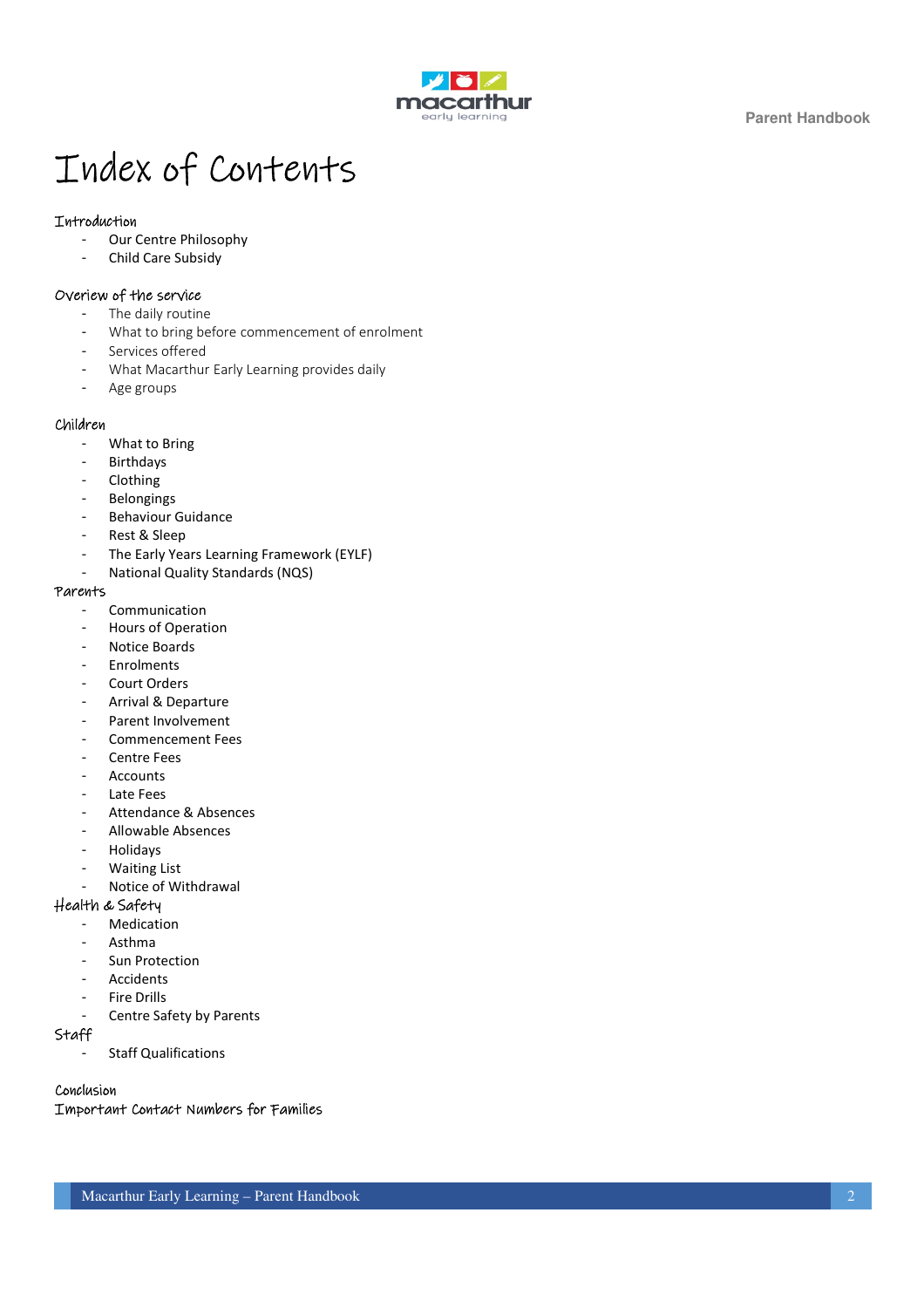

# Introduction

Welcome to Macarthur Early Learning! We pride ourselves in being a privately owned family business! We know that finding a new childcare centrecan be hard, but here at Macarthur Early Learning our aim is to provide a warm, secure and nuturing environment where children can develop their intellectual, social, emotional, physical, aesthetic skills to become competent and confident individuals. Also, for you as a parent, guardian or caregiver, we believe it is just as important for you to feel safe that your child is receiving the best duty of care in at long day care service.

We believe the best way to achieve this with you and your child is by building a **partnership**. We strive for all visitors to our service to feel:

#### Welcomed, recognised, acknowledged and respected by all our staff.

That your child is really known by, and really knows, the people who care for him or her.

That you are receiving plenty of quality information about what is occurring during the day that your child is in care.

That your views are being heard and respected.

That you are involved in making decisions about your child's experiences on a regular basis.

That you and your child are warmly received and greeted upon arrival.

That your child is happy, secure and respected within the service.

That your child is not just looked after but really cared for.

#### Macarthur early Learning Goals -

- To make every child feel secure in the early learning environment.
- To develop each child's sense of self.
- To allow each individual to develop intellectual abilities at their own pace.
- To help develop children socially and emotionally by making them aware of all the emotions which can be experienced, and teaching them to deal with those emotions in an acceptable way.
- To develop children's creativity and self expression through art, language and music with the emphasis being placed on the doing, not the end result.
- To help children develop confidence in their physical abilities by providing activities to encourage both fine and gross motor skills.

#### February 2017 -

#### Overall Rating: Exceeding in National Quality Standards

Quality Area Ratings:

1 Exceeding NQS 2 Exceeding NQS **Meeting NQ Meeting NQS** 5 Meeting NQS **Exceeding NQS** 

**Exceeding NQS**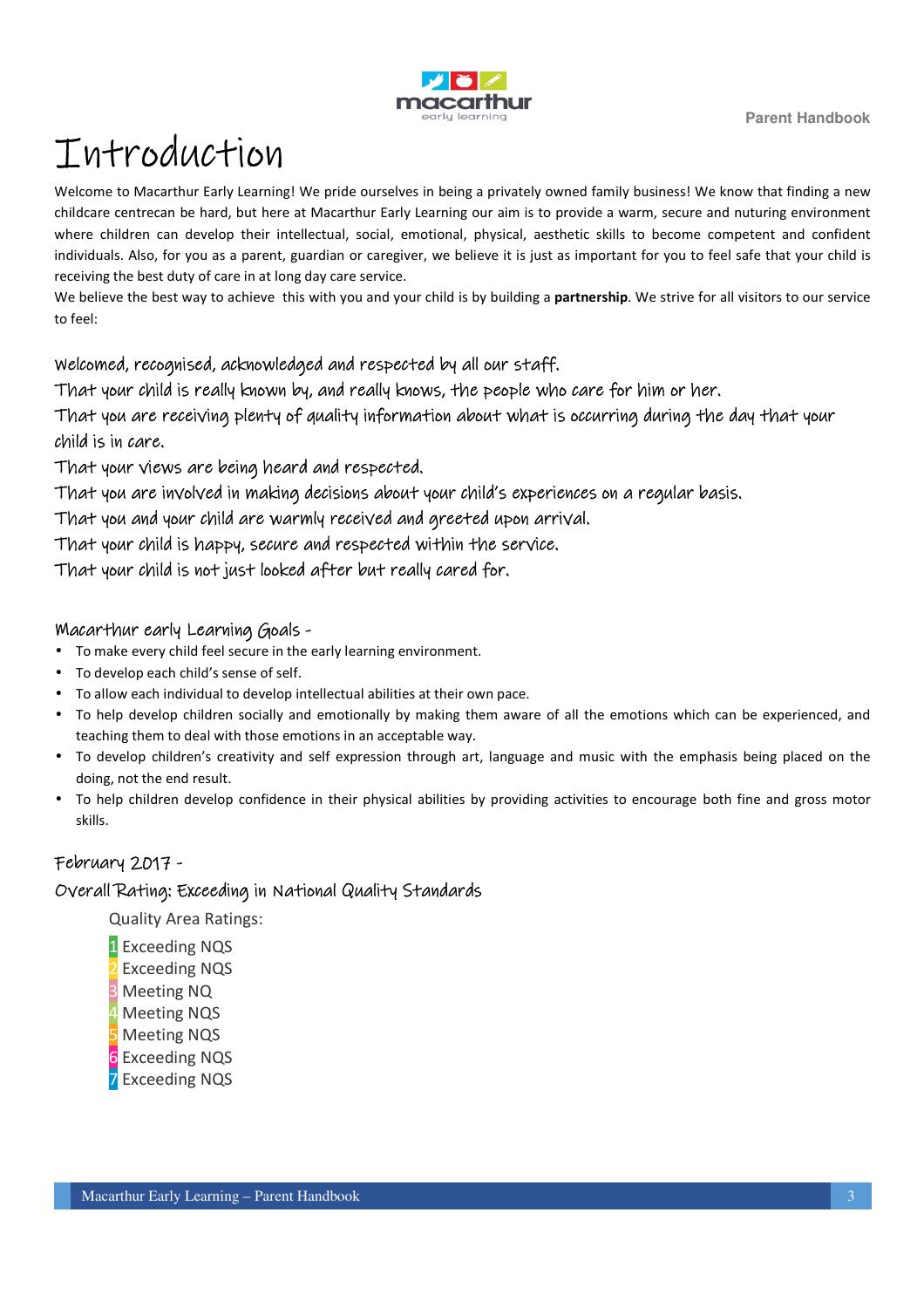

## Our Centre Philosophy

**At Macarthur Early Learning, our centre philosophy is based on our M.E.L approach for:** 

- **M is for Meaningful** We strive to create a welcoming environment where all children, families and communities are respected, and are actively encouraged to collaborate and engage with educators to create curriculum decisions. We encourage all learning experiences that are meaningful and engaging. We value all cultural contributions and acknowledge their importance in our curriculum. All children have the right to obtain quality care and education, within a safe and dynamic learning environment. Our routines and educational programs are flexible, providing children's learning to develop reflecting on their interests, strengths and potential.
- **E is for Environment** As educators we believe it is important to create spontaneous learning environments, which encourage the children to explore and investigate their world. Through an environment that triggers skills like exploration discovery and investigation a child's interests can be unstoppable. The dynamics of the children's learning environment can propel their learning and abilities through creative play and exploration.
- As a service we strive to promote the importance of a healthy wellbeing in all areas of life including healthy eating, emotional and physical wellbeing. As educators, we also believe that it is our crucial role to continue encouraging children to discover and interpret their own connections within their learning space including their ideas, concepts, processes when completing tasks.
- **L is for Learning-** As educators we believe that children will learn through play based experiences and an investigative world. With the main focus to let them be engaged, enjoy themselves and have fun. The environment focus is to provide a safe, secure world in which the children's happiness and sense of belonging is paramount.

Review Date January 2018 Next Review January 2019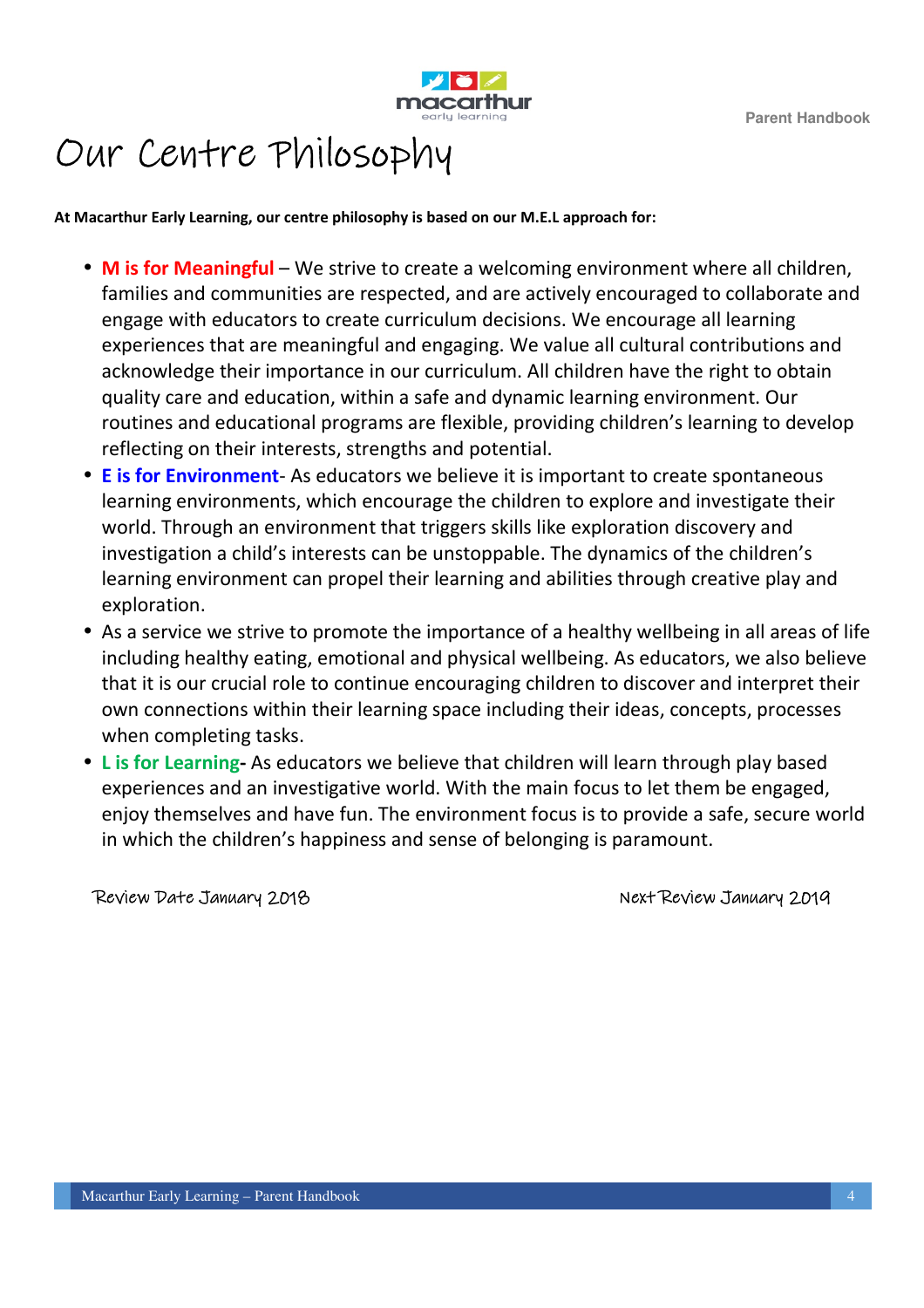



#### Child Care Subsidy

The Child Care Subsidy is the main way the Government assists families with their child care fees.

The Child Care Subsidy that commenced on 2 July 2018:

- replaced the Child Care Benefit (CCB) and Child Care Rebate (CCR) with a single, means-tested subsidy
- is generally paid directly to child care providers to be passed on to families
- is simpler than the previous multi-payment system
- is better targeted and provides more assistance to low and middle income families.

#### Child Care Subsidy Eligibility

Some basic requirements must be satisfied for an individual to be eligible to receive Child Care Subsidy for a child. These include:

- the age of the child (must be aged 13 or under and not attending secondary school, except in certain circumstances where an individual may be eligible for a child who does not meet this criteria, such as children with a disability or medical condition in certain circumstances)
- the child meeting immunisation requirements
- the individual, or their partner, meeting the residency requirements listed in the legislation.

In addition, to be eligible for Child Care Subsidy the individual must be liable to pay for care provided, the care must be delivered in Australia by an approved child care provider, and not be part of a compulsory education program.

#### Child Care Subsidy entitlement

There are three factors that determine a family's level of Child Care Subsidy. These are:

- Combined Annual Income
- Activity test the activity level of both parents
- Service type type of child care service and whether the child attends school

The Child Care Subsidy is generally paid directly to service providers to be passed on to families as a fee reduction. Families make a co-contribution to their child care fees and pay to the provider the difference between the fee charged and the subsidy amount. There is also targeted additional fee assistance for vulnerable families through the Child Care Safety Net



Source - https://www.education.gov.au/child-care-subsidy-0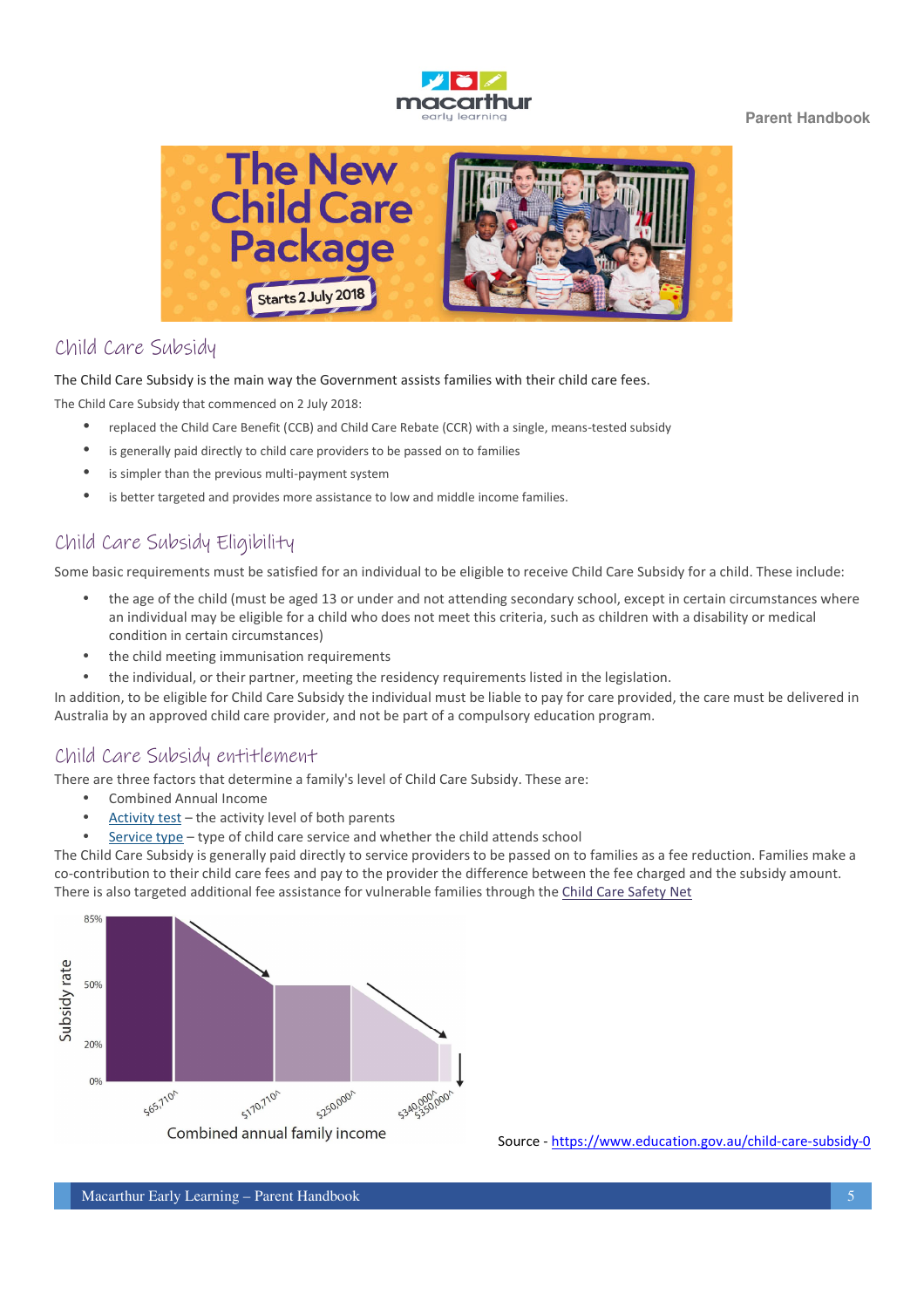

# Overview of the Service

#### The Daily Routine

Although the routines of each room and age group will vary, the same aspects are contained in each. We endeavour to provide a home and family environment at the Centre where the children feel comfortable and secure at all times and our daily routines reflect this.

Throughout the day the children will be experiencing a number of different activities which are part of the educational and developmental programs operated by all of our staff.

Each room will display their routine in the rooms and these are available for parents to read and questions regarding this can be answered by the appropriate staff members. In place are both summer and winter routines, which adapt to weather conditions.

#### What to bring before commencement of enrolment

Completed enrolement form Copy of child's birth certificate Copy of Medicare Immunisation Record (Found on the MyGov website in the Medicare link) Upfront payment of two weeks of childrens fees

#### Services Offered

Long Day Care setting for children aged 8 weeks to 6 years Full educational program across all rooms in the service School readiness program Inclusion support Bi-lingual support Additional needs and NDIS Funding

#### What Macarthur Early Learning provides daily

All meals provided daily by a qualified cook. This includes Breakfast, Morning Tea, Lunch, Afternoon Tea and a Late afternoon Tea refreshment. All Meals are reviewed by the NSW Department of Health and Munch and Move program.

BabyLove nappies provided up to 3 years. Pull up or training pants are not provided

Wipes for nappy changes

Sudo Cream is used in 0-2 year rooms for nappy rash

Cancer Council Kids Suncreen 50+ UV protection

Sheets and blankets are provided in the 0-1 year room (Sheets will remain at the service and be launded daily)

Spare hats if needed

Cots (0-1 age group) and Stretcher beds (1-5 age groups)

#### Age Groups

The service offers six exceeding classrooms which aim to promote a spacious, warm and inviting environment for all our children during their care at Macarthur. The rooms will be offered according to age, developmental needs and availability. Our rooms include

- The Joeys room (Age 0-1)
- The Koala's room (Aged 1-2)
- The Wombats room (Aged 2-3)
- The Emu's room (Aged 3-4 Junior)
- The Wallabies room (Aged 3-4 Senior)
- The Kangaroos room (Aged 4-5 Preschool)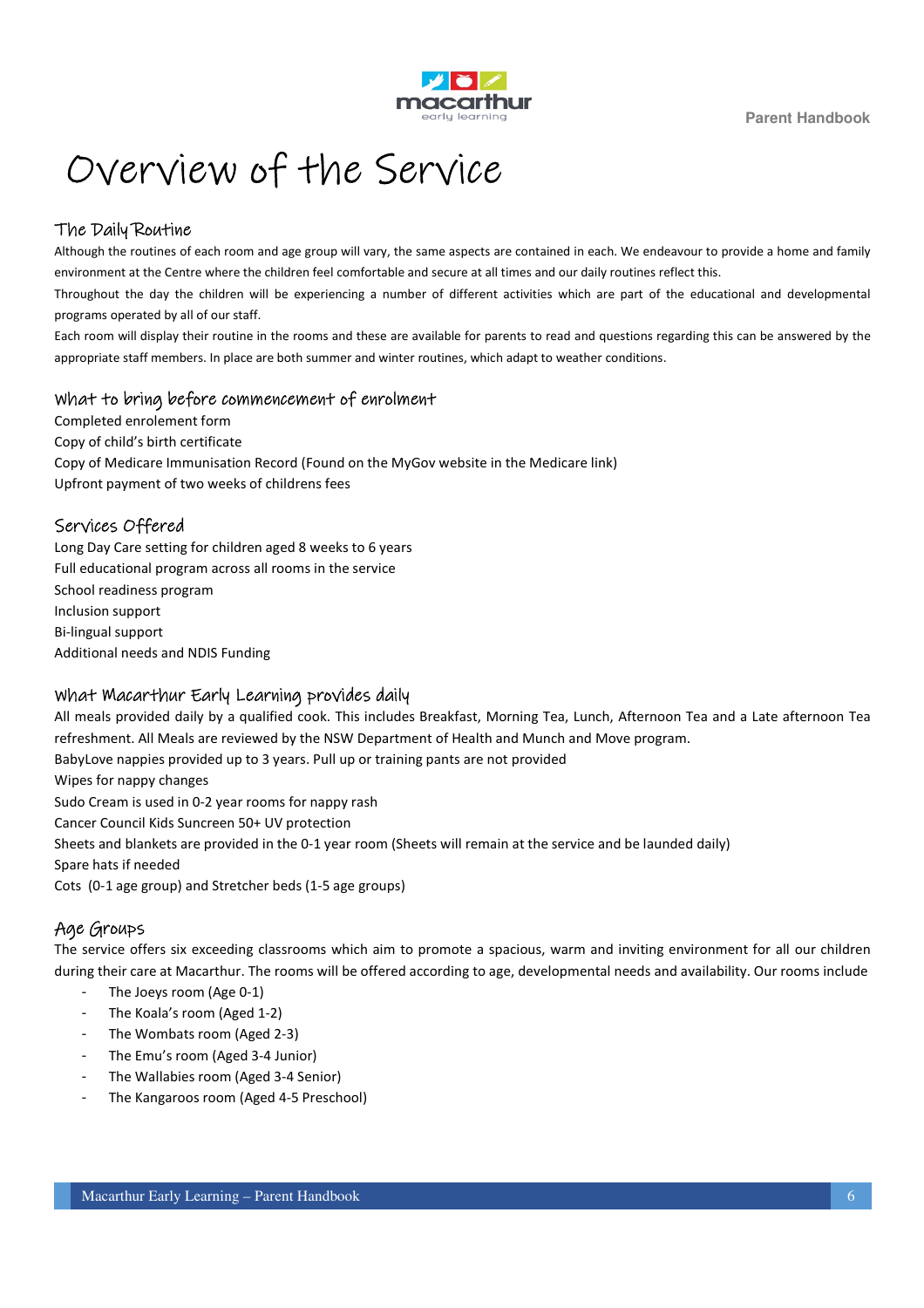

# Children

The introduction into childcare can be new, exciting and fun for the children. At times, children may find it difficult to separate from families and vice versa. At Macarthur Early Learning, we aim to make the children and families welfare and happiness the priority for all staff when welcoming them into the service. It is recognised that each family will vary in the orientation process and the service director and staff will achieve to meet the individual needs as best as possible.

Below outlines some helpful hints for parents on settling their child into care:

- Make sure you familiarise your child with the environment and the people in the environment (children and adults) by coming in for visits (tranisition time) before commencing care.
- The transition time is time spent in the child's allocated room for a short period of time (30 minutes 1 hour) to get to know the educators, children and the enivonment before commencing. Please note that during transition time, the parent/caregiver is not allowed to leave the premisis. We have a family room to relax in or the time can be spent in the room with the child.
- Try to talk at home about child care. Mention the names of the staff and other children. Talk about the things the child will be able to do at child care that are fun and enjoyable.
- Provide a favourite toy, blanket or comforter to support your child when they are separating from you or settling to sleep. This can help your child feel more secure.
- If your child is unsettled, short visits with you will help your child to gain trust with an unfamiliar environment. We may suggest shorter day when starting out. Slowly progress the length in hours each day the child attends.
- Interactions between staff and parents or staff and other children can produce positive role models and be reassuring. This experience can help to establish trust in an unfamiliar setting.
- Talk to the staff about your child, for example, what they like to do; successful ways of settling them to sleep; foods they like and dislike and so on. This helps staff to get to know your child.
- It sometimes helps to establish a routine when leaving. For example, giving your child a cuddle and giving them to a staff member or sitting down with them for a short play or reading a book together then leaving the room.
- At first some children protest strongly while others may take a day or two to realise that you are leaving them and begin to protest after several days. Each child is different and the staff members will cater accordingly.

#### What to Bring – Please ensure all of your child's belongings are clearly labelled.

 $0 - 1$  years

- Breast milk or Formula in dispenser. If child attends 5 days, we recommend leave a formula container at the service.
- Bottles
- Dummies
- Any comforters the child may have. Including blankets, security toys or anything that may smell like home.
- A full brimmed hat
- Plenty of changes of clothes.
- Drink bottle
- $0 2$  years
	- Bottles for rest time (Cows milk is provided)
	- Dummy, if needed.
	- Any comforters the child may have. Including blankets, security toys or anything that may smell like home.
	- A full brimmed hat
	- Plenty of changes of clothes.
	- Drink bottle
	- A set of sheets (Cot or single size Flat and fitted)

#### 2 -3 years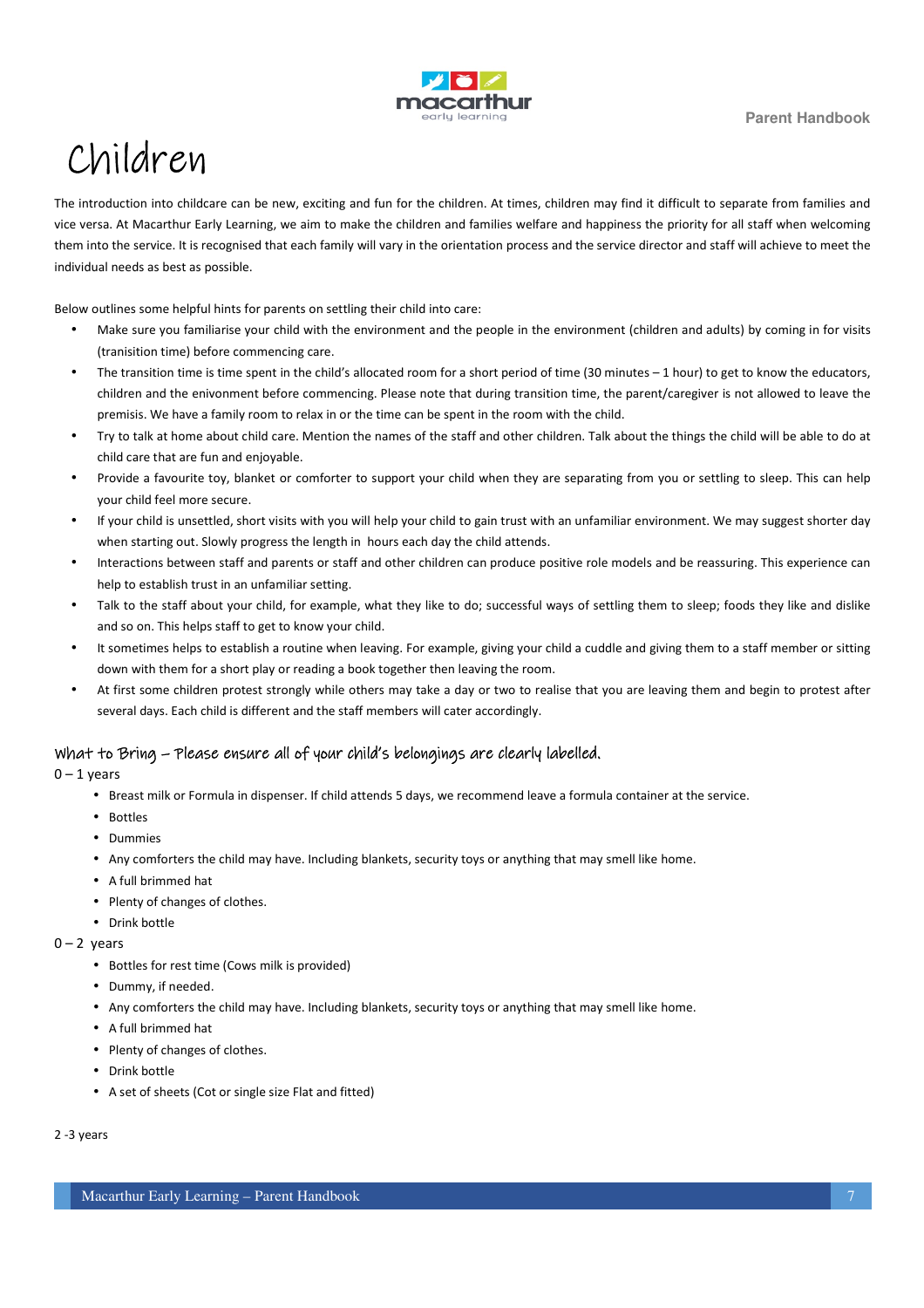

- Any comforters the child may have. Including blankets, security toys or anything that may smell like home.
- A full brimmed hat
- Plenty of changes of clothes.
- Drink bottle
- A set of sheets (Cot or single size Flat and fitted)

3-5 years

- A change of clothing that is weather appropriate (younger children- especially those toilet training will need extra changes and underpants)
- A full brimmed hat
- A set of sheets (Cot or single size Flat and fitted)
- Drink Bottle, clearly labelled
- Pull up or traning pants if toileting

#### Birthdays

Your child's birthday is a special event in their life. To celebrate your child's birthday, you are welcome to bring in a cake. For health and hygiene reasons we suggest cupcakes. Please check with your child's teacher prior to birthday, in case of other children having special dietary requirements or allergies.

#### Clothing

Parents are advised to send their children to the service in comfortable, sunsafe and inexpensive clothing. Macarthur Early Learning love to promote messy play with paints, clay, sand, water and mud. We do wear smocks and paint shirts, and our paints are non-toxic water based paints that do come out in the wash, but please ensure they are wearing comfortable and inexpensive clothing.

Please note:

The service will only have a limited supply of spare clothing. Please supply at least one change of clothing and underclothing in case of accidents, this includes underwear, socks, singlets ect.

#### Ensure clothing is weather appropriate

T-shirts and clothing that cover shoulders and closed in shoes. Please avoid tongs, singlet or thin strapped shirts or dresses.

#### Belongings and possessions brought in from home

Macarthur Early Learning discourages toys brought in from home and we will not hold any responsibility for any toys being lost or broken. Please be reassured security items are acceptable.

#### Behaviour Guidance

Staff follow a Behaviour Guidance Management Policy which extends across the whole service giving consistency in all rooms. This policy allows children to develop self awareness, a respect for others and for property and respect for self.

 At Macarthur Early Learning we aim to ensure that all educators form positive relationships with children that make them feel safe and supported within our Service. Educators will encourage and engage in positive relationships between children and their peers as well as with educators and volunteers at the Service.

If you require further information on this policy please ask staff and refer to the policy book.

#### Rest and Sleep

Rest time routine varies according to individual needs. We aim to make rest and sleep time a relaxed and pleasant time for all children. Your child may wish to bring a security item, pillow or blanket to have at rest time. Please feel free to discuss your child's rest needs with staff. On occasion, family may request or children may refuse a sleep for that day. This is compleety acceptable! We do encourage a 15 minute rest period either on the mat, stretcher bed or at a table provided with quite activities.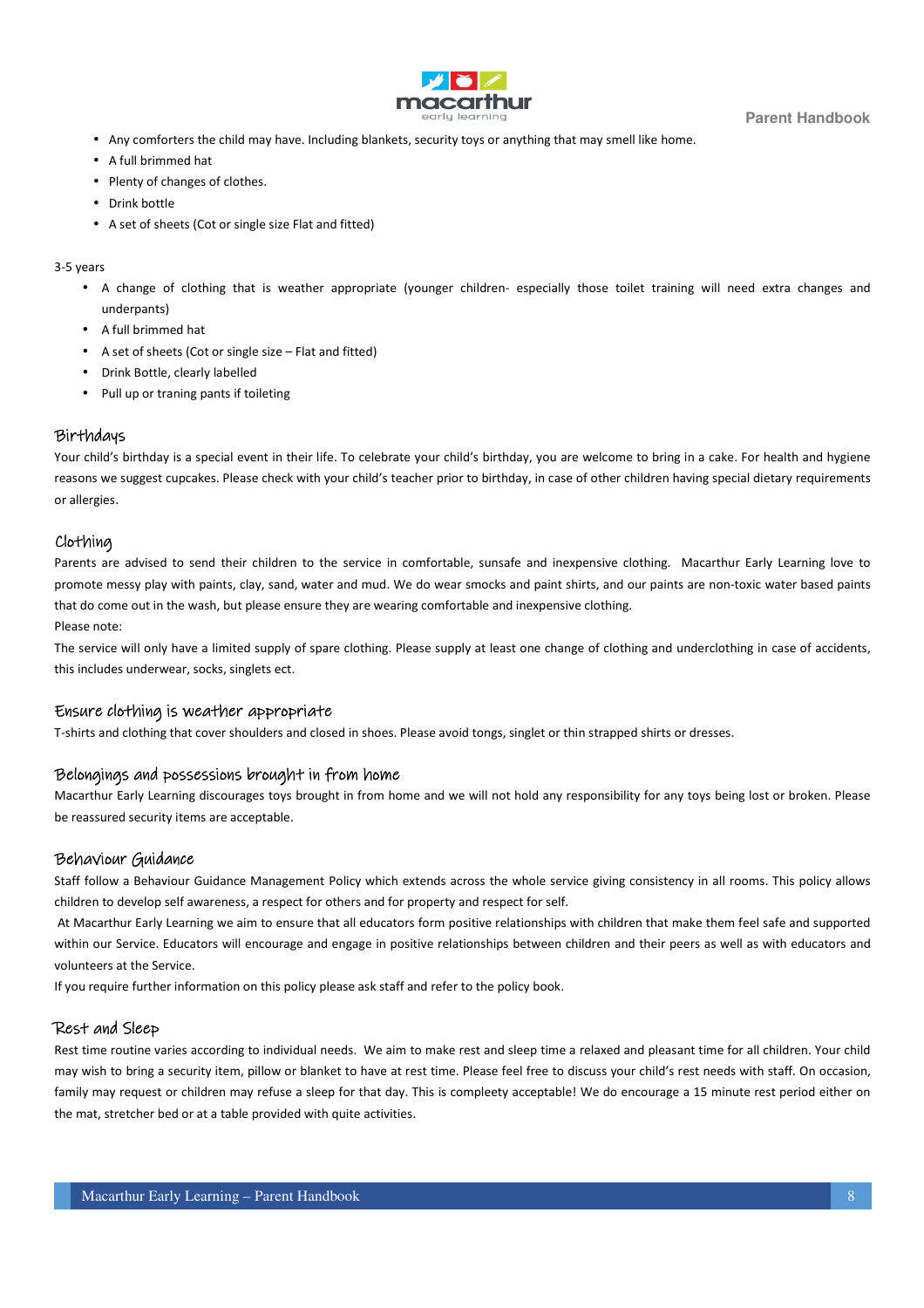

#### The Early Years Learning Framework

All of the staff at Macarthur Early Learning will hold or be working towards their certificate diploma or early teaching degree. This means our educators are trained professionals and have had experience in long day care and early childhood education and care. Due to our high standard and commitment of our staff, we are able to provide developmental and educational programs for each group of children.

The Early Years Learning Framework describes the principles, practice and outcomes essential to support and enhance young children's learning from birth to five years of age, as well as their transition to school. The Framework has a strong emphasis on play-based learning as play is the best vehicle for young children's learning providing the most appropriate stimulus for brain development. The Framework also recognizes the importance of communication and language (including early literacy and numeracy) and social and emotional development.

#### The Early Years Learning Framework describes childhood as a time of belonging, being and becoming

Belonging is the basis for living a fulfilling life. Children feel they belong because of the relationships they have with their family, community, culture and place.

Being is about living here and now. Childhood is a special time in life and children need time to just 'be'—time to play, try new things and have fun.

Becoming is about the learning and development that young children experience. Children start to form their sense of identity from an early age, which shapes the type of adult they will become

The staff will develop a daily program, observe the children in their care and plan their programs around the needs and interests of the children.

#### Areas of development include:

The creative child The thinking child The physical child The social child The feeling child The spiritual and moral child The communicating child Sense of self child

If your teacher feels there is an area of concern, they will inform you and advise where help may be sought, e.g. speech therapist. It is always your decision to follow this up. Staff are willing to discuss any aspect of development with parents.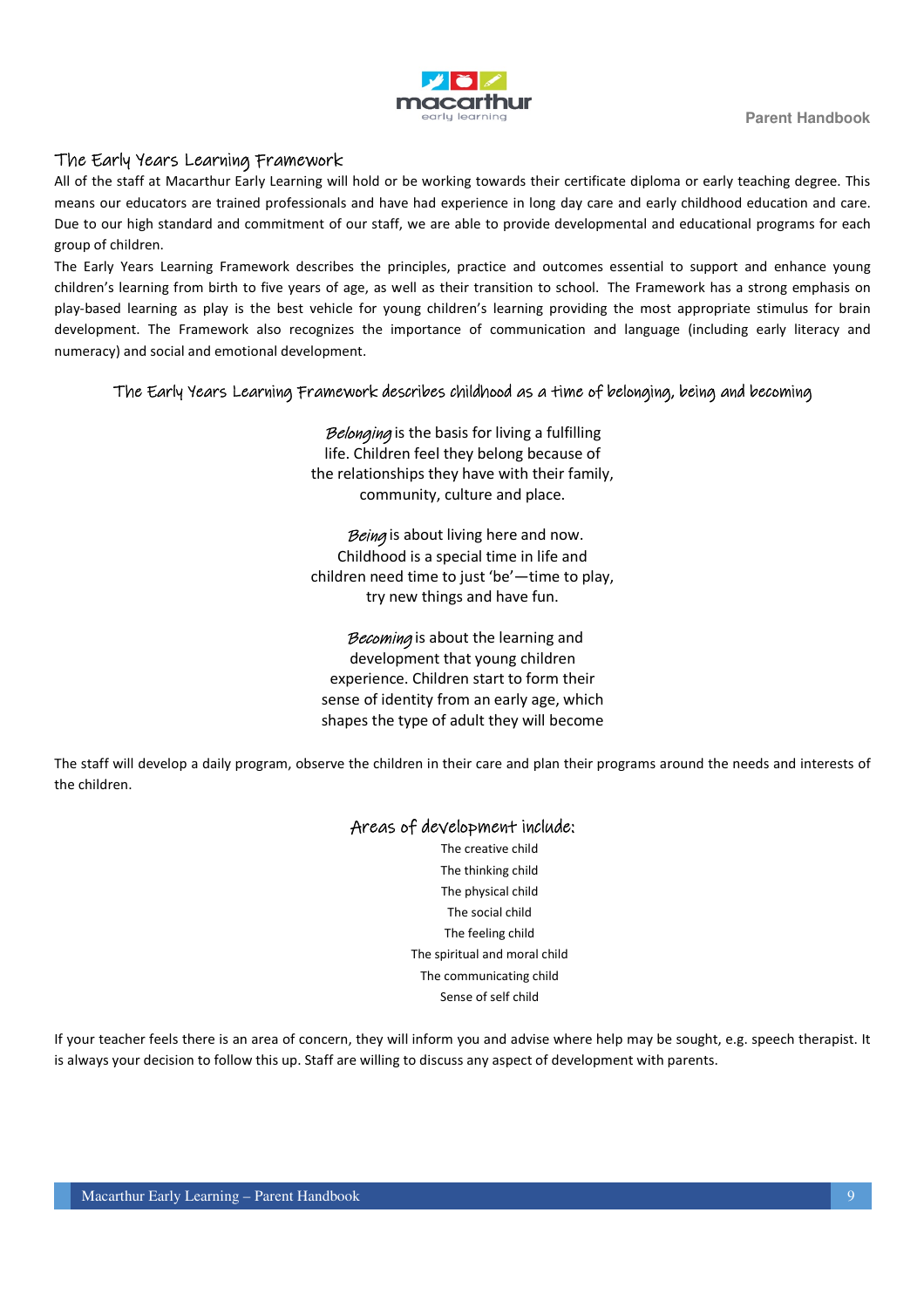

### Parents

#### Communication is key

Everybody has a different communication style. We understand that mornings and afternoons can be a little rushed, and not the best time to discuss your child. We have many types of communication we use for families in the centre just like you. *Please feel free at any time in person, by phone or email to discuss your child's progress, relationship, interest and experiences.* 

#### At Macarthur Early Learning we communicate to families and caregivers, via these methods:

- **Newsletters**
- Phone calls
- **Emails**
- Newsfeed on our interactive app
- Letters
- Face to face communication at the service
- Notice Board in front Foyer
- Surveys or input sheets

#### What can you expect from staff?

- Staff will inform families promptly and sensitively of any out of the ordinary incidents affecting their child.
- Staff will share with children's families some of the specific interactions they had with the children during the day.
- Information on children's eating and sleeping patterns at the centre will be provided to families through verbal communication and through the room sign in sheet.
- When families and staff make a joint decision that affect children's progress, interest and experience, a record will be kept in the appropr

#### Confidentially and Discretion

Information received through written and spoken communication with families will be treated with discretion. At any time if you require a **private discussion with our staff**, please inform us. This can happen face to face or by phone.

#### Hours of Operation

Service Operting hours are from 7:00 am to 18:00pm, Monday to Friday. (Closed for public holiays and 2 weeks over Christmas and New Years)

#### Enrolments

Under Australian Government guidelines in respect to Child Care Benefit there are guidelines to Priority of Access to Care, which are:

- 1. Children at risk of serious abuse or neglect.
- 2. A child of a single parent who satisfies, or of two parents who both satisfy, the work/training/ study test.
- 3. Any other child.

#### Court Orders

Parents must notify the service if there are any court orders affecting residency of their children. We request a copy is provided to the service. This will be placed into the child's file and kept confidential and private. Without a court order we cannot stop a parent collecting your child.

#### Arrival and Departure

For safety and security reasons *all* children must be signed in on arrival, and signed out on departure via the Kiosk Electronic system. On the service enrolment form it will state in case of emergency and/or cpntact people. These people will only be allowed to drop off and pick up your children from the service. On the first visit, identification needs to be shown to commence pick up process. Under no circumstances can child be allowed to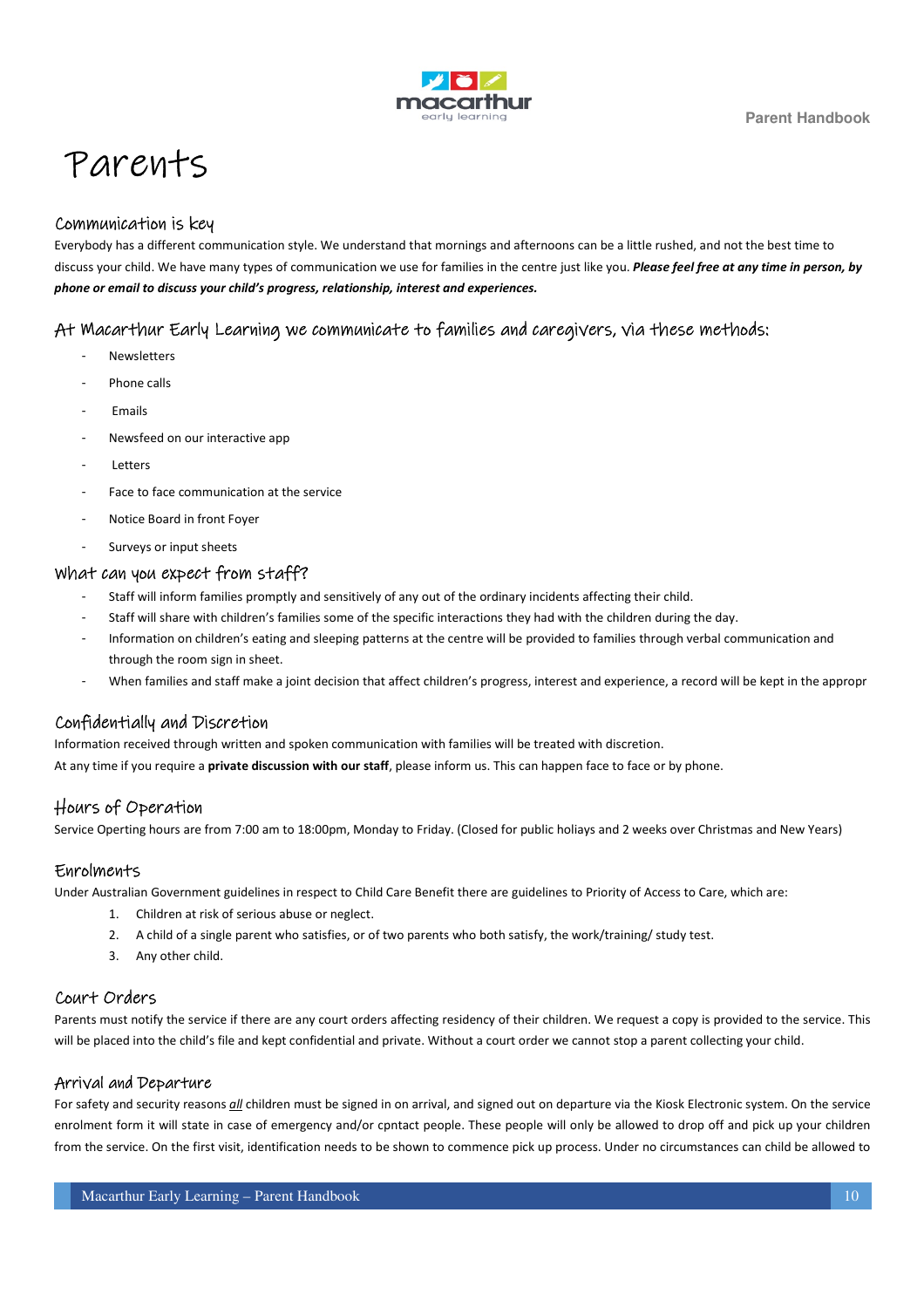

leave the service with a person who is not stated on the enrolment form,

#### Parent Involvement

This is vital to ensure maintenance of a quality service. Your contribution of ideas, experiences and skills are welcomed and greatly valued. You may be able to share your skills and experiences in Music, Craft, Cooking and Storytelling etc to enhance your child's program at the Centre. Please complete your availability or what you can offer the Centre on the enrolment form.

Parents are welcome to visit or call the Centre at any time. If you have any talents or hobbies, we welcome and encourage to please share them with the children.

If you have any concerns, please see your child's teacher or the Office staff. We have a grievance policy and procedure if you would like to formally raise any concerns

#### Grievances, Complaints and Feedback

If for any reason you are not happy with the Centre's level of care or care environment we want to know immediately. You can discuss this with staff or formally write a letter. When any matter is raised the centre will be following our Grievance Procedure Policy. All centre policies are made available to parents. Positive feedback is most welcome too.

#### Commencement Fees

- \$100 non- refundable deposit is required to secure your booking. This will appear on your account once your enrolment has commenced care at the service.
- **2 week fees must be paid in advance** one off payment per child.

#### Centre Fees

#### **Accounts**

On your first week at our Centre you will be required to pay two weeks fees and you will receive a statement on next billing cycle.

Any change of financial income will alter your fee structure, please advise our Centre and FAO

(13 6150) if this occurs. Payments can be made via cash, cheque, or direct deposit.

#### **Late Fees**

Please note that we must legally close by 6 pm sharp. If your child is collected from the Centre after 6.00pm, you will be charged a late fee, per child, which is \$30.00 if your child is collected between 6.01 to 6.15 pm and \$60.00 if your child is collected between 6.16 pm and 6.30 pm. This will be added onto your account. The fee will cover staff overtime pay.

Our dedicated staff also have families to go home to, and although they receive overtime payments when families are late, it is inconvenient to their own families.

#### **Attendance and Absence**

Once a child is enrolled at the Centre, payment of fees must be continued during the child's absence for illness, **public holidays**, holidays, etc. When a child is absent for any reason we must be notified. The Centre operates for 50 weeks of each year; the only period during which we are closed is Christmas/New Year and Public Holidays.

#### **Absences**

#### **We would kindly request to please call the centre to inform us of any absences**

As a part of Child Care Subsidy, each child in care is entitled to 42 days absences (sick, public holiday, holidays etc) per financial year. Once the 42 days have accumulated, full fees will be charged for further any absent days or public holidays. Any further absences more than 42 per year, with need support of a medical certificate to be applied as an addional absence. Please bring in a medical certificate if your child is away due to illness. **Please note all absences are still payable to the Centre.**

#### **Waiting List**

When our rooms have full enrolment, children's names will be put onto a waiting list. Once a position is vacant, parents are then contacted about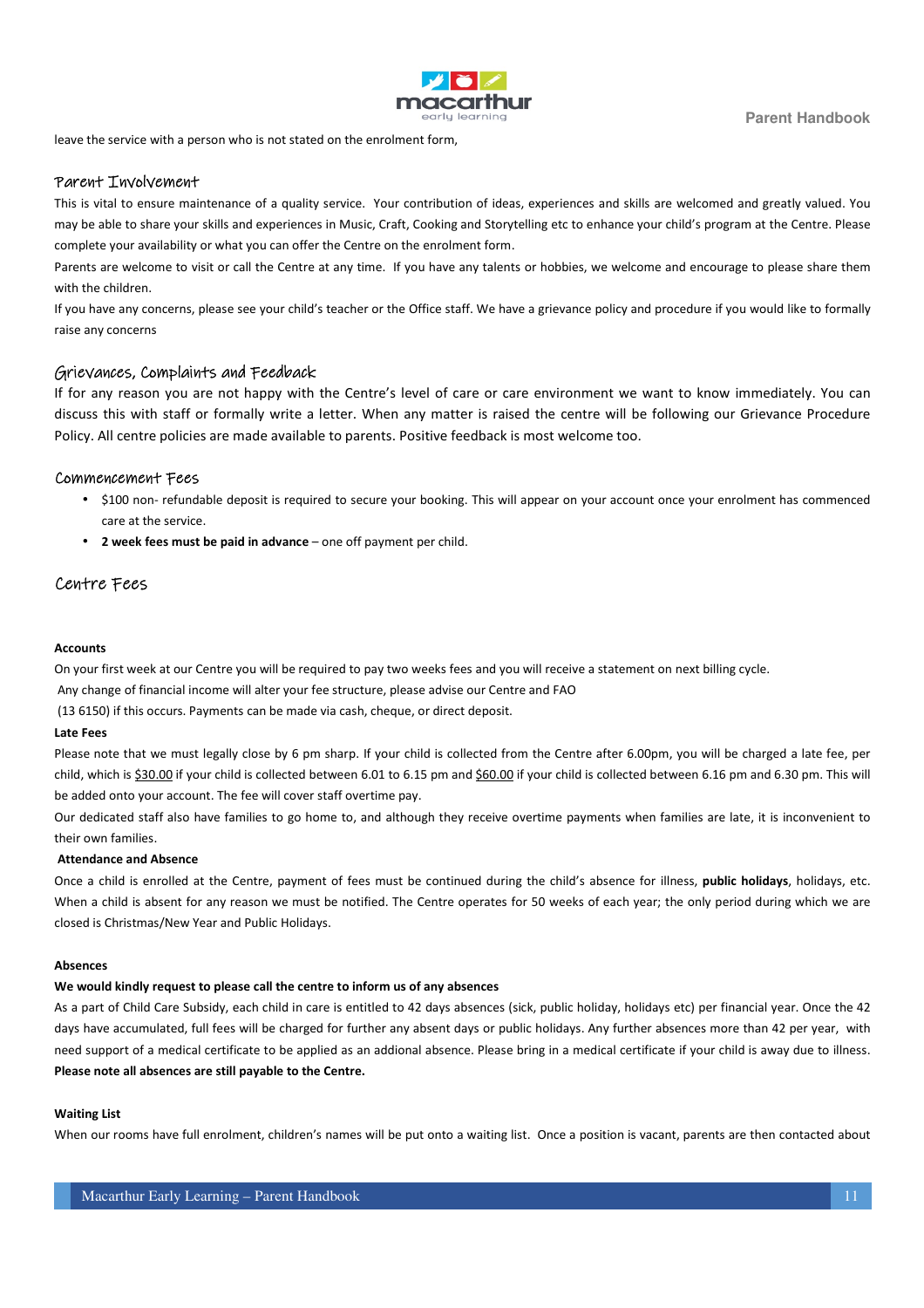

placement. When parents wish to change days to other days, this can be effective immediately provided the group enrolment is not full. If it is full the child's name will be placed on a waiting list. Once a position is available, days will then be adjusted. Our waiting list does give priority to working parents as per Australian Government Priority of Access Guidelines.

#### **Notice of Withdrawal**

It is our policy that parents must give two weeks written (14 days) notice before they withdraw from the Centre. If notice is not given, 2 weeks of fees will be added onto your account. If a child does not attend during 2 weeks notice period, full fess are payable ( that is with no child care benefit reduction) unless the absence is accompanied by a medical certificate.

At the time of cancellation, up to an eight week period may elapse before families receive any money owed to them. The Centre will ensure families accounts are reconciled with the Family Assistance Office prior to refunds being forwarded. Refunds are forwarded via cheques or direct deposit in a nominated account.

#### **Health & Safety**

The Centre provides a healthy and safe environment for children, staff and families to grow and develop in – as such the Centre has a health and safety and hygiene policy regarding illnesses and medications. Children with contagious illnesses are required to be kept at home and a doctor's certificate must be presented to show that the infection cannot be passed when the child returns to the Centre.

#### **Food Allergies**

**We are an allergy aware centre. If your child has an allergy you will be required to complete an 'Allergic reactions plan in consultation with your doctor' These are available at the front desk.** 

**Please inform the Centre Director if your child has any allergy. Illness** 

**NO CHILD will be admitted with obvious signs of any highly contagious infection or illness. Our policy states the incubation period, symptoms and exclusion periods of such diseases. Children who are not immunised will be required to be exempt from the Centre.** 

#### **Medication**

Staff will be able to administer medication to children who are recovering from illness.

A medication form must be completed and signed by parents before any medication will be given. All prescription medication must be prescribed for your child and not another family member- unless stated otherwise by a doctor's certificate. Medication must be in date and in it's original packaging.

The medication must be handed to a staff member to store in a locked container in the fridge. Please DO NOT leave medication in your child's bag.

The staff member who gives medication requires a medication form to be completed by the parent, e.g. tablets, mixture, creams.

Any child who has commenced an antibiotic must not attend the Centre for 24 hours from commencement.

#### **Asthma**

The Centre aims to provide a safe environment for children who have asthma. It is Centre policy that an "Asthma Action Plan" be completed by parents/guardians in consultation with the family doctor. It is also a requirement that the record plan be reviewed by your family doctor annually or as circumstances change. This must be completed and returned before enrolment commences. These will be available at the time of enrolment.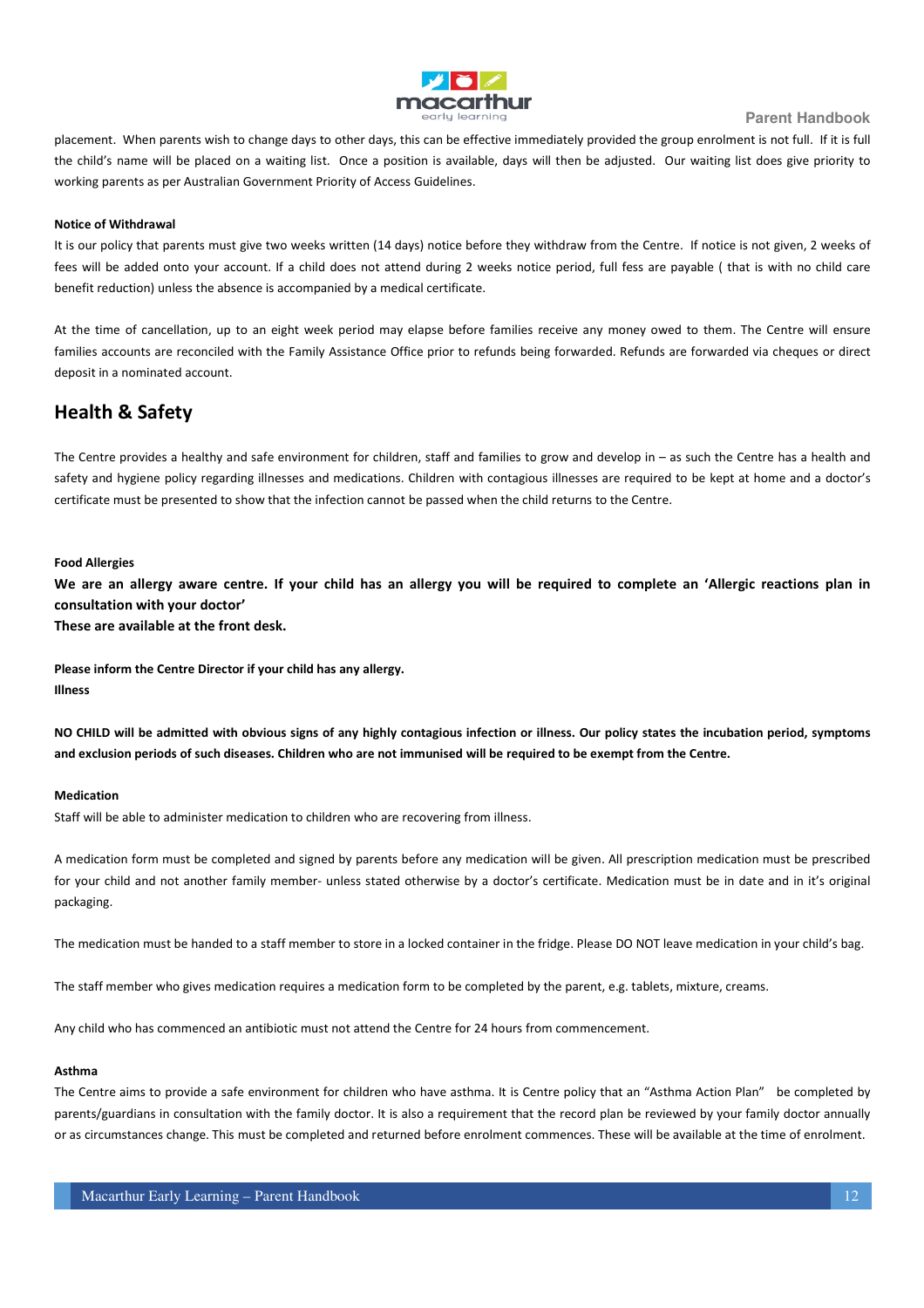

#### **Sun Protection**

#### **We are a Sun Safe Centre.**

Our Centre's policy is "no hat, play on the mat in the shade". This policy will be enforced. Parents are asked to ensure the children bring in a wide brim hat to wear during outside activities. These must be clearly named. The most suitable hat is one, which shades the ears and neck, as research is showing a high incidence of skin cancer on people's ears. Please makesure you dress your child in the appropriate clothing and correct footwear. If your child is arriving at the centre before 8am in the warmer months, please supply sunscreen before they arrive at the centre as we will be meeting outdoors.

#### **Accidents**

In case of an accident or illness occurring at the Centre, the Office staff or room leader will contact parents if deemed necessary. As a matter of extreme importance parents must ensure that the Centre has up to date emergency contact numbers. An incident report will be filled out, outlining the accident and signed by the staff who observed and administered first aid, as well as any witnesses. The Authorised Supervisor and parent's signature will also be required.

#### **Emergency Drills**

Throughout the year the Centre will hold emergency drills which occur at any given time throughout the day. These are carried out in a wellorganised and orderly manner. Also staff will be trained in using the fire extinguishers that are in the Centre. A emergency escape plan will be in every room.

#### **Using the Centre Safely**

**Please ensure all children are properly restrained in cars when travelling to and from our centre.** 

**Never leave children unattended in cars while collecting children from the centre.** 

**Cars parks are dangerous places for children, always hold children's hands when arriving and leaving the centre** 

**Never leave a door or gate open.** 

**Never leave your children unattended in a room.** 

**Children are not permitted into the kitchen and laundry areas.**

#### **OHS Feedback**

**We welcome all feedback regarding the safety of our centre. If you see something that concerns you regarding safe work practises, the safety of building and equipment or general OHS, please contact the office immediately.**

#### **Staff**

Suitable qualified staff are employed in all age groups and the child staff ratios are adhered to according to Licensing requirements. All staff will have their Senior First Aid Certificates, working with children checks completed and attend regular staff meetings. Our staff are regularly involved and encouraged to attend further development and training.

We aim for our Centre to be unique in that all our staff will have had training and experience in the child care profession. For further details on the qualifications of the staff, please see our Office staff.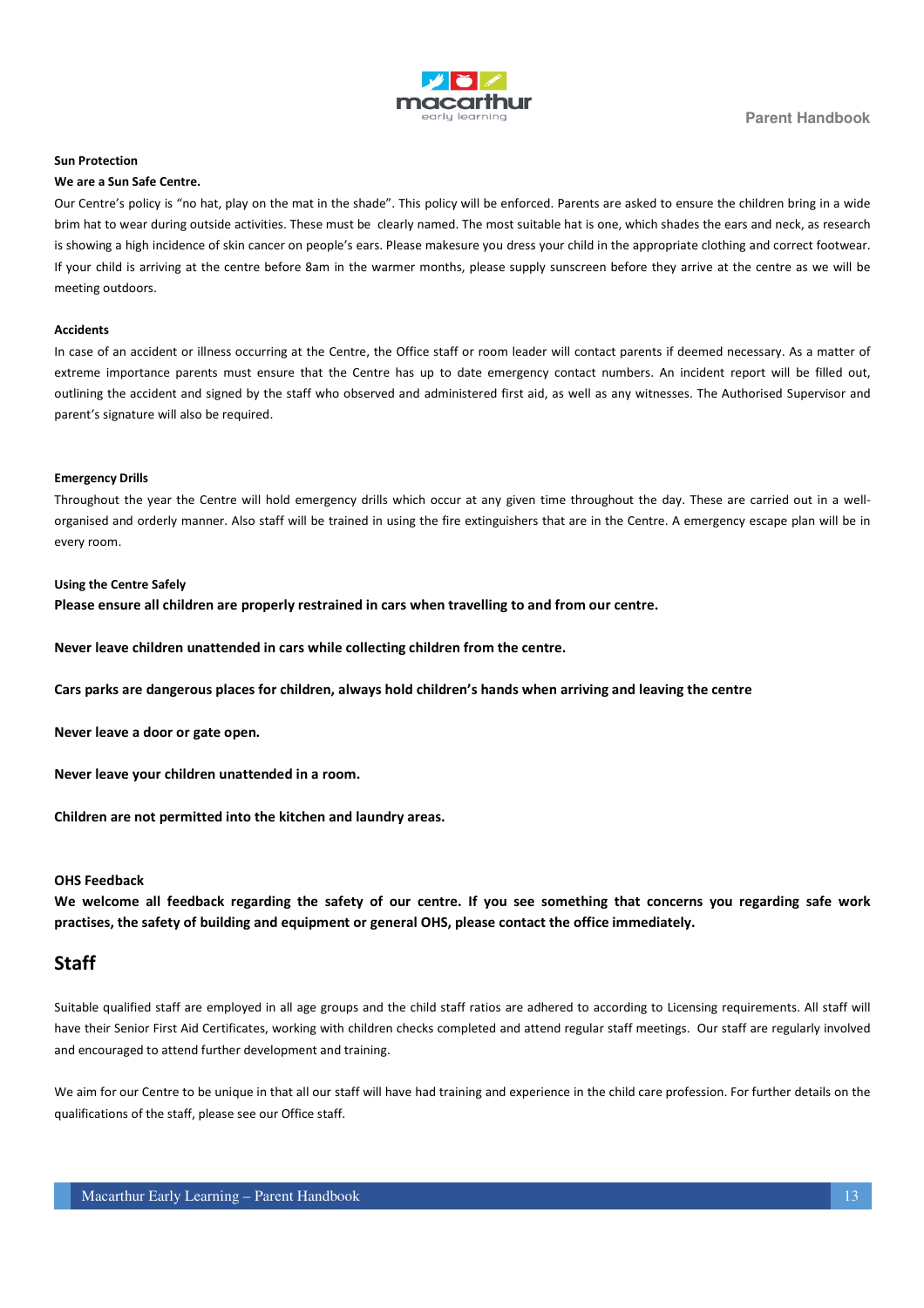#### **Conclusion**

We guarantee your child will have a happy, safe and secure relationship with the Centre and its staff and that the time he or she is in our care will be positive and fulfilling.

*\*\* Please note that information, including charges and prices, contained in this handbook will change from time to time. A new handbook will be given to families as changes are made. Thank-you.*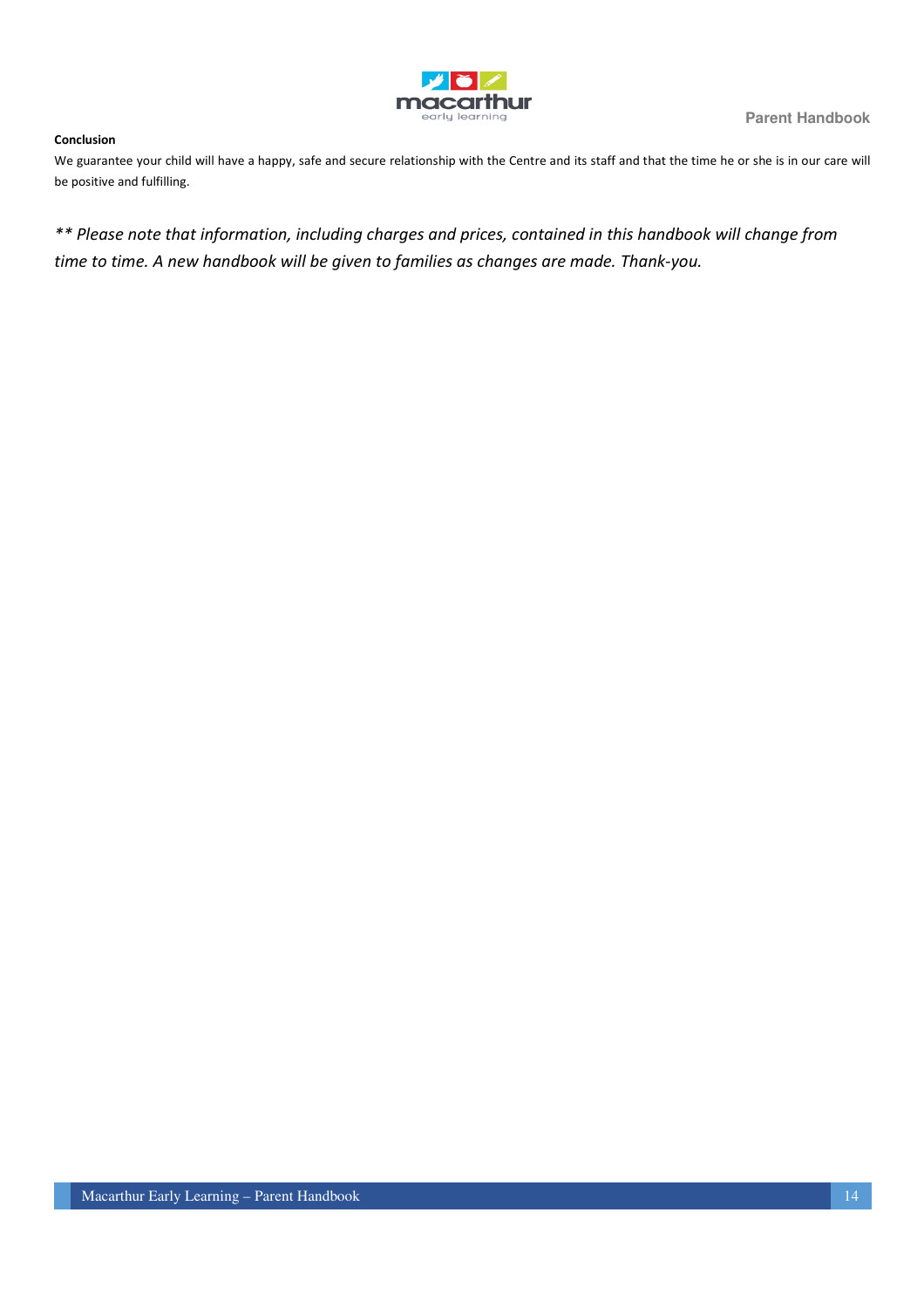

#### **Important Contacts and Information for Families**

The centre provides families with current information on child and family resources and services accessible in the local community

Our centre has a parent library with resources you may find helpful.

- **Department of Community Services**  http://www.community.nsw.gov.au
- **Department of Human Services** http://www.dhs.vic.gov.au/home
- **Department for Communities**  http://www.community.wa.gov.au/DFC/Resources/ChildCare/
- **Department of Community Services**  http://www.community.nsw.gov.au/welcome\_to\_docs\_website.html
- Department of Disability, Housing and Community Services http://www.dhcs.act.gov.au/
- **National Childcare Accreditation Council (NCAC)**  Level 3, 418A Elizabeth Street SURRY HILLS 2010 Phone: 1300 136 554
- **Sydney (State Office)** Level 8, 255 Elizabeth St, SYDNEY NSW 2000 Phone: 1-DEEWR (133 397)
- Australian Children's Education Care and Quality Authority (ACECQA) Level 15, 255 Elizabeth St, Sydney NSW 2000. Phone: 1800 181 088
- **Family Assistance Office**  Phone: 13 6150
- **Australian Childhood Immunisation Register**  Phone: 1800 653 809

**Local Contacts** 

**Community Health and Resource Centre**  02 46 292111

**Speech Therapist**  02 333133

**Royal Institute for Deaf and Blind Children Melinda Lloyd**  02 9872 0826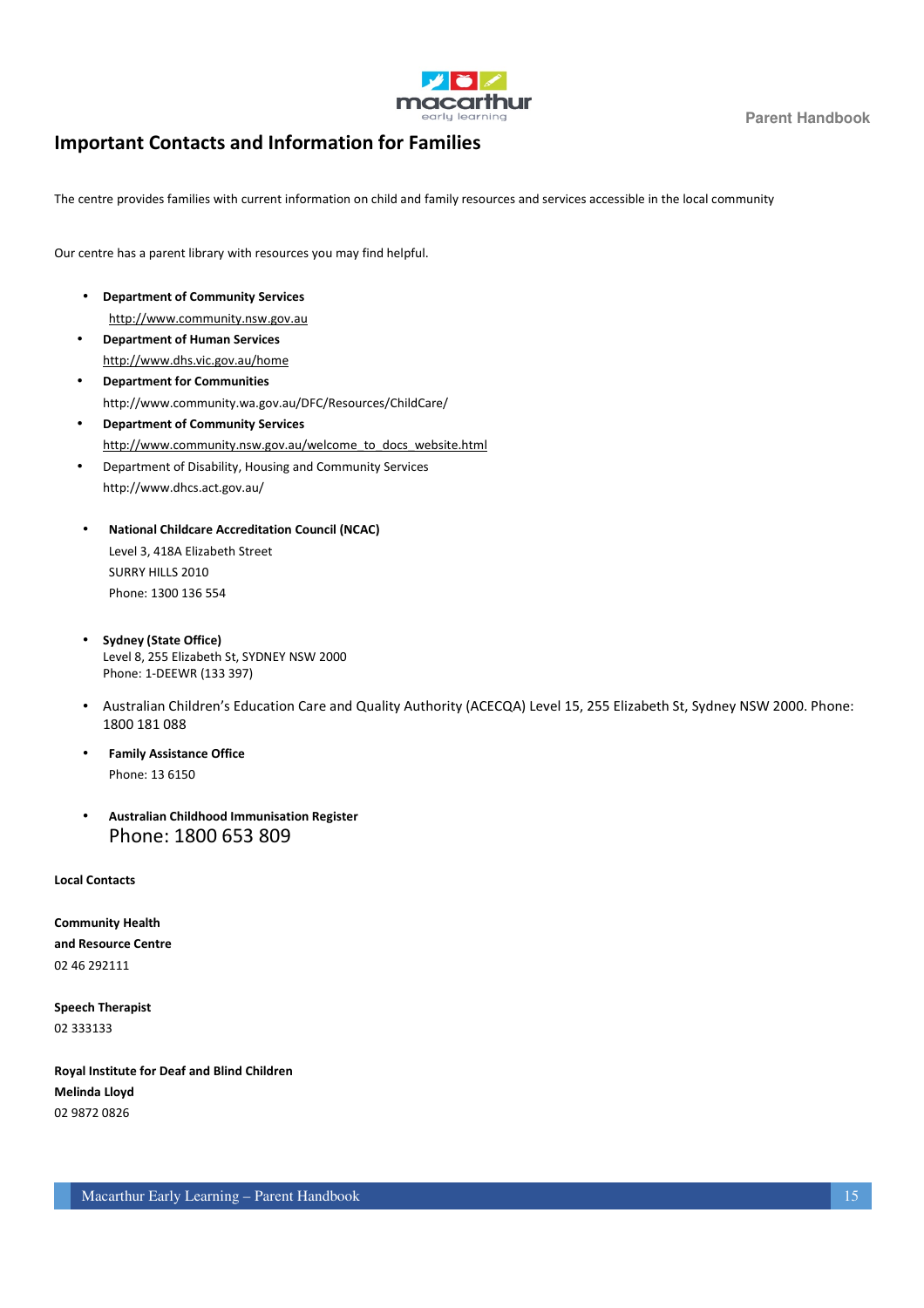

#### **Occupational Therapist ( Paediatric)**

02 46 256405

#### **Ambulance**

000

#### **Hospital**

02 46 219111

#### **Fire Station**

02 46 252709

#### **Local Immunisation Clinic**

Ph: 02 46 454605

#### **Informative Websites For Parents**

#### **Raising Children Network**

The Australian parenting website: comprehensive, practical, expert child health and parenting information and activities covering **children** aged 0-8 years.

**raisingchildren**.net.au/

Better Health Channel - quality consumer health information quality-assured, regularly reviewed, health and wellbeing information and services. This site is sponsored by the State Government of Victoria **www.betterhealth.vic.gov.au/**